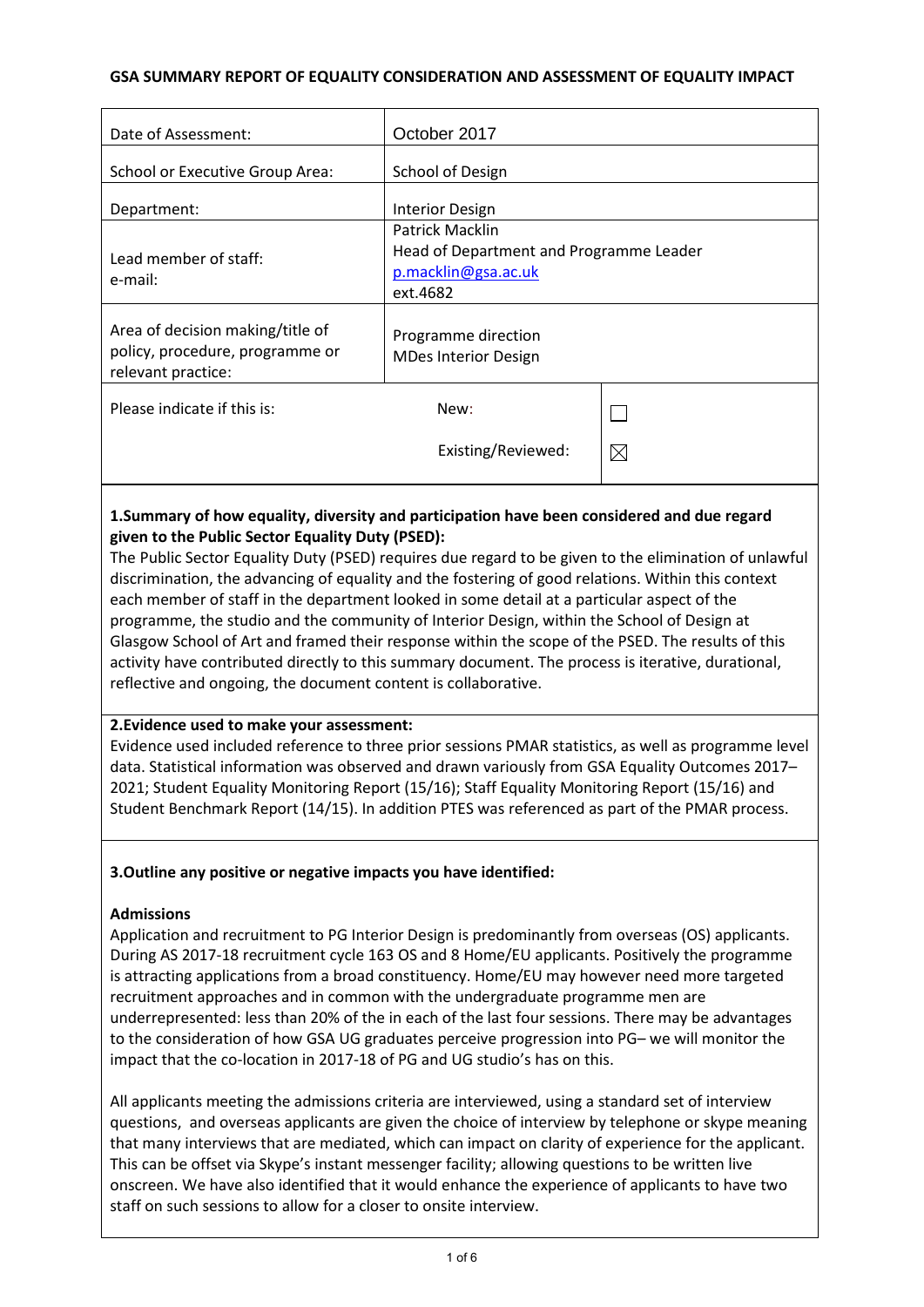The cohort is culturally and linguistically rich (AS 16/17 21:2 ratio of ESL, with 10 nationalities represented), this breadth of experience and associated insights into urbanisation, emigration, and cultural identity is beneficial, but there are attendant factors, including the particular patois of a (Northern) European Art-School Studio being (opaque for those with English as a  $2^{nd}$  Language at least initially so). Semester 1 is therefore a place where such matters are opened up for attention and where the craft of teaching and learning as well as the 'point of departure/arrival' for each individual, including staff and researchers, is acknowledged, shared and built from as an integral aspect of the learning experience.

During session 15/16 and 16/17 the department benefitted from an Erasmus+ exchange which saw a member of staff from Tsinghua (Mandarin speaker) exchange with a member of staff in Glasgow (English speaker). This offered fresh insights into the cultural and educational contexts that students and staff operate within, and offered a diversity of representation in the studio dialogue in Glasgow which the department will seek to maintain through visiting lecturers and the providers of design projects/competitions.

# **Positive impact through Curriculum Design**

**D**ifferent formats for review have been introduced to open up a critical dialogue within the cohort and support the experience of students with varied cultural and prior educational experience. We seek to frame the teaching and learning ethos of GSA within the studio projects and encourage selfdirected learning. For some students this approach is new and requires a shift in their own perception of pedagogies and their own practice. Stage1 of PG is acknowledged as a period of adaption, reconstruction, and often, particularly in the case of international students, displacement and isolation (during transitions into the programme, and when returning 'home', when detachment can be experienced from a reversed perspective). For example: building from the post it note review to pairing students for presentation of their work and peer panel reviews encourage student confidence in sharing their work and critical position within a peer group, assists students who do not feel comfortable verbalising in a group scenario, helps when students are not as confident in the language associated with the design critique and provides an opportunity to see how their peers perceive their design proposal. These methods encourage the students to participate and build community engagement through the availability and acknowledgement of a range of voices: counteracting any reliance or privileging of a minority of voices that may be more confident in their English or their critical position.

All briefs embed equality and diversity issues in the context of the discipline of interior design. Practitioners are bound by legislated responsibility to ensure a contribution to the creation of fully inclusive spaces. Each brief necessarily requires insight on varying typologies, usage and/or ethical challenges. Briefs research, as well as encourage further research, into these specifics and when citing information sources diverse content is offered. The author of a brief is required to assess and anticipate any potential issues individual students may have with the subject matter when students are working through a brief and are supported to do so through dialogue within the staff team.

Briefs explicitly describe contact format, timing and intention of events. Changes to timetabled events are notified in advance, and a range of event types across the timetable of each project anticipate diverse learning styles. The briefs specify and clearly list minimum expected outputs enabling students to plan and prepare for deadlines and seek support in advance of the deadline for an output they have concerns about.

## **Positive impact through Curriculum Delivery**

As a Postgraduate level programme operations are centered on supported and self-directed learning. This supports planning and scheduling from the students perspective enabling flexibility regarding, for example, familial commitments or religious observance.

The programmes aim is to support equality of outcome regardless of protected characteristic and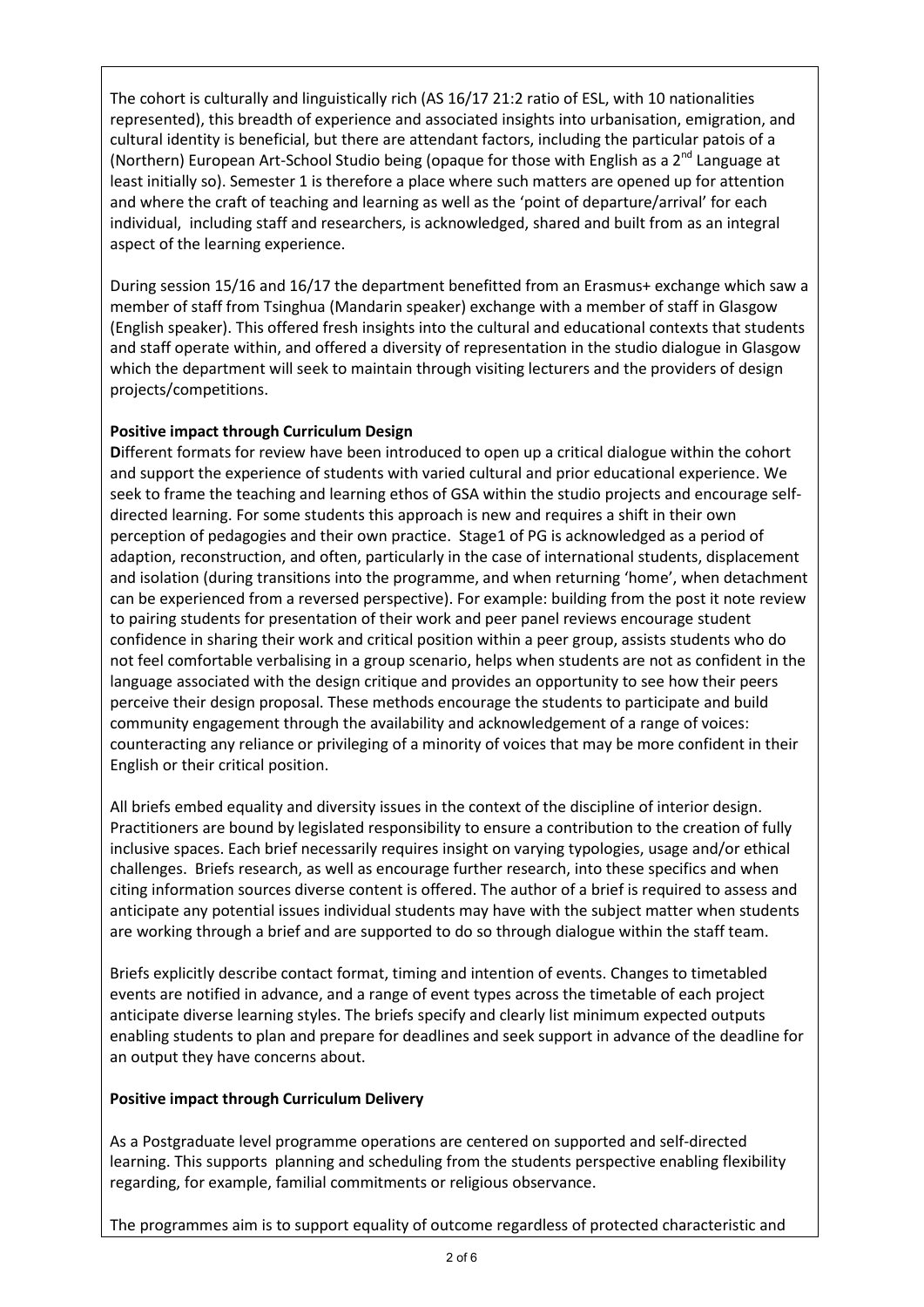contribute to students' learning experience by anticipating and responding to needs in the learning environment. The department maintains an empathetic approach to learners. Based on the concept of critical pedagogy (Freire 1968; Hooks 1995) as mentioned in the 'Embedding equality and diversity in the curriculum: an art and design practitioner's guide', the academic team aims to foster good relations through learning activities where diverse perspectives, histories and experiences are shared, the skills of critical dialogue enhanced and the learning experience enriched as part of the understanding around the field of Interior Design.

As part of the teaching experience, the programme offers suggested sources with the brief. The examples can be either through a visual presentation, after or during the brief has taken place, or a suggested bibliography. More specifically, these 'events' include screen based presentations, audio and films, suggesting practitioners from a diverse cultural span. This usually affects students' motivation to explore the field of Interior Design and express themselves more openly. The purpose of this is to contribute to the student's decision-making process and facilitate communication, dialogue and learning from different experience, perspectives and contexts.

An event called Book Group was introduced to postgraduate students to support critical thinking, boost confidence in comprehension and garner input from alternative cultural perspectives and practice. Acknowledging the diversity of the cohort these sessions were introduced to explicitly talk about different aspect/approaches to Interior Design while inviting students to share/discuss cultural differences and reflect on the impact of this on the subject. The academic team upload sources and content to the VLE prior to each session. Texts range from Greek to Japanese philosophy; from French cultural theory of phenomenology to historical analysis of spaces that bridges architecture theory with interior design; from the current socio-economic situation in Europe and how this affects the field to the present growth in East Asia. Most of the books are written/translated in English language; nonetheless there are a few exceptions with texts in Greek, Spanish, French and occasionally in Mandarin.

## **Assessment and Feedback**

The department operates a vertical teaching model, thus much of the innovation in relation to Assessment and Feedback is common across PG and UG.

The review or crit is a mainstay of art, design and architecture education and there is significant literature and thought around the role, effectiveness and value of the review in relation to learning and implicitly the accessibility to these events for all students. The basic structure for reviews within the department is : 1 (minimum) interim review per project; 1 concluding review not on the last day of a project; 2 hours including a comfort break; Time location and review type published in advance. The format or rules to be outlined at the start of the review. Key considerations for an effective review are: Punctuality, Preparedness and Participation. Key experiences within the review are: Security, Engagement and Learning. A range of review types and formats are offered enabling participants with different strengths and needs to engage fully in a varied set of conditions and formats.

The teaching team share clearly defined time, duration, and location of reviews in advance, enabling students to plan in relation to their needs and other commitments. Advance notification also enables all participants to prepare and facilitates attendance/participation for students who are working, have a disability or have other commitments.

Assessment and feedback to students is centred on ILO's, the code of assessment and levelness (SCQF). These are discussed at induction and returned to throughout the programme with student involvement in reshaping ILO's in particular.

## **Development of accessibility and flexibility of programme delivery:**

**VLE**: Currently within the department the VLE is primarily used as/for: Information share (staff to student); Information share (students to students); Communication tool (staff to students);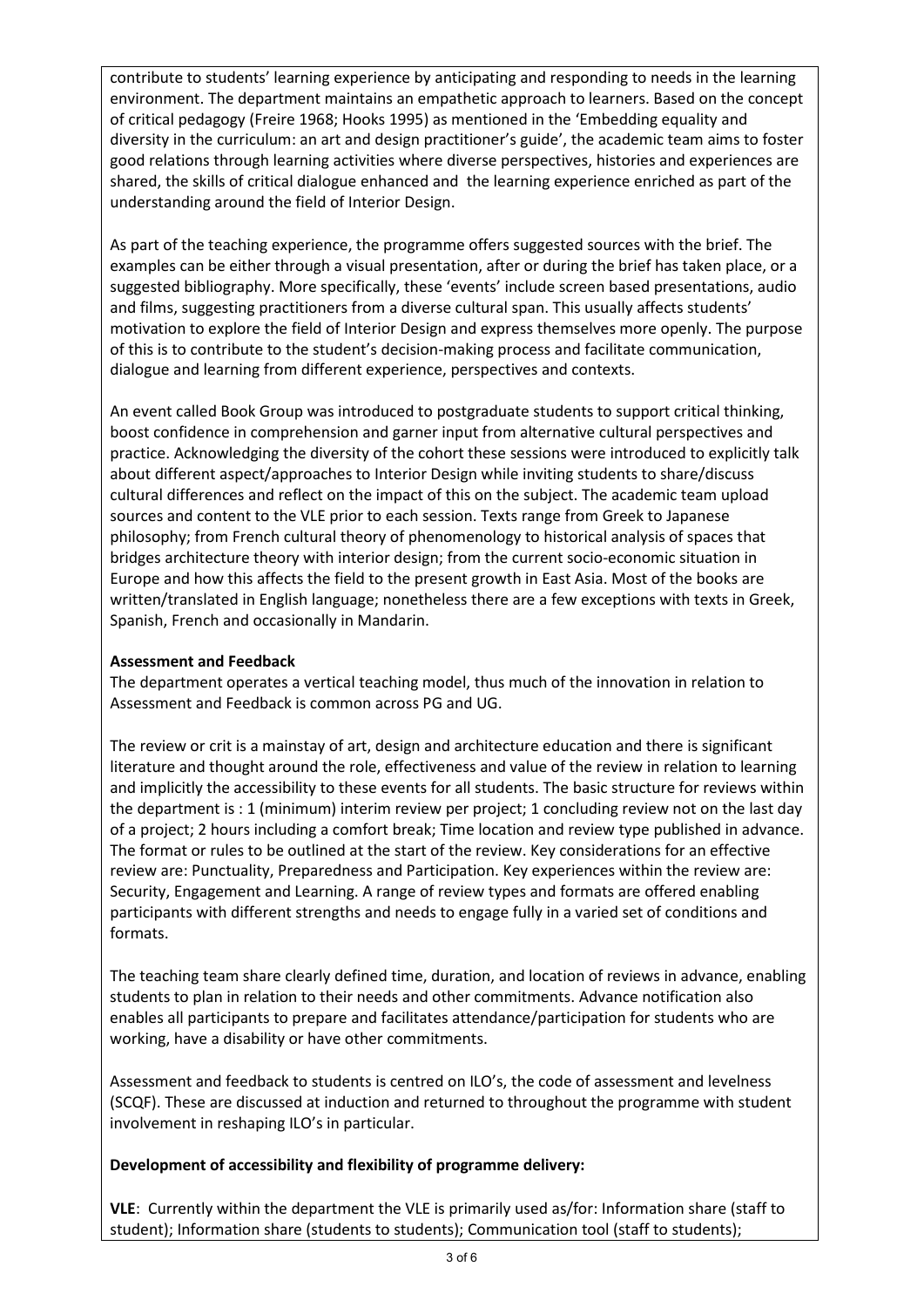Submission of archive (students for staff). At the time of writing the institution has transitioned to a new VLE platform which offers enhanced accessibility and additional features such as 'rich media'. This facilitates inclusion of Lecture Capture and online tutorial etc.

Hardware and operating systems all include support of use by disabled users. The school also provides assistive software to assist users. Dyslexia, visual stress, and related conditions in different situations can be assisted by the use of vle/lms systems. Allowing users to function at their own pace, with screen reader options; clear, structured information and always available content. The School of Design has dedicated 'Champions' for the LMS who will monitor the impact of its introduction throughout the session with reference to its application and potential to increase accessibility and flexibility of teaching and resources; reporting to the Design School Management Team (DSMT).

# **Student Engagement and feedback**

Students are encouraged to engage fully with all aspects of their programme and beyond in order to develop critical enquiry, and cultural/contextual investigation in the broadest sense. Within the specific specialism this is foregrounded in project work where students are encouraged to elevate particular thematic concerns and share these broadly with the community. This would include matters of cultural contingency as well as personal position. Within a cohort that embodies diverse cultural experience this can bring challenging content to the fore and this is explored through the broad discourse of the programme.

Student feedback on their experience is collected via Quality Enhancement Questionnaires. The structure of which is currently under review (at Dept. and School level). However at programme level the potential impact of more nuanced feedback with a particular focus of advancing equality is recognised as an area for development.

SSCC's encourage feedback directly from the student group; anecdotally PG participation in these is historically very strong. The weakness of this mechanism however, is clear in relation to the one year duration of the programme where the first involvement is too early in the process and legacy matters can be delivered out of context. This will be addressed by establishing a parallel set of dept level discussions which focus specifically on matters of inclusion and equality.

The GSA Students' Association hosts a range of activities and has an increasingly important role in offering parallel 'curriculum'. This provides opportunities for students to progress considerations of equality in a neutral, or 'other' space with a wider community of identity and discipline.

## **Space(s):**

The Interior Design department in the Reid building has a dedicated studio space with adjacent space to host events such as critical reviews, presentations and exhibitions. There are spaces to make, and informal spaces for discussion. The Interior Design studios are situated in open plan spaces adjacent to other departments where controlling acoustic transmission is difficult and can at times be problematic for some students : for example those with sensory or hearing related disabilities. Currently there is no dedicated space for confidential discussion, these are however available elsewhere onsite. The importance of different space and spaces for learning and their nature is an area of exploration relevant to advancing equality and fostering good relations that is rich with possibilities and a potential focus of activity within the department.

| 4. Actions you have taken or planned as a result of your findings:                                 |                                                                                                                                   |                    |                           |
|----------------------------------------------------------------------------------------------------|-----------------------------------------------------------------------------------------------------------------------------------|--------------------|---------------------------|
| <b>Action</b>                                                                                      | <b>Equality Impact</b>                                                                                                            | Person responsible | <b>Time frame</b>         |
|                                                                                                    |                                                                                                                                   |                    |                           |
| Engage directly with EIA<br>process on an ongoing basis,<br>refining data and analysis to<br>date. | Develop understanding of all<br>members of the programme<br>community of the centrality of<br>equality consideration, and reflect | PL and Team        | AS 2017-18<br>and ongoing |
|                                                                                                    | on this formally via SSCC, Board of<br>Study and PMAR.                                                                            |                    |                           |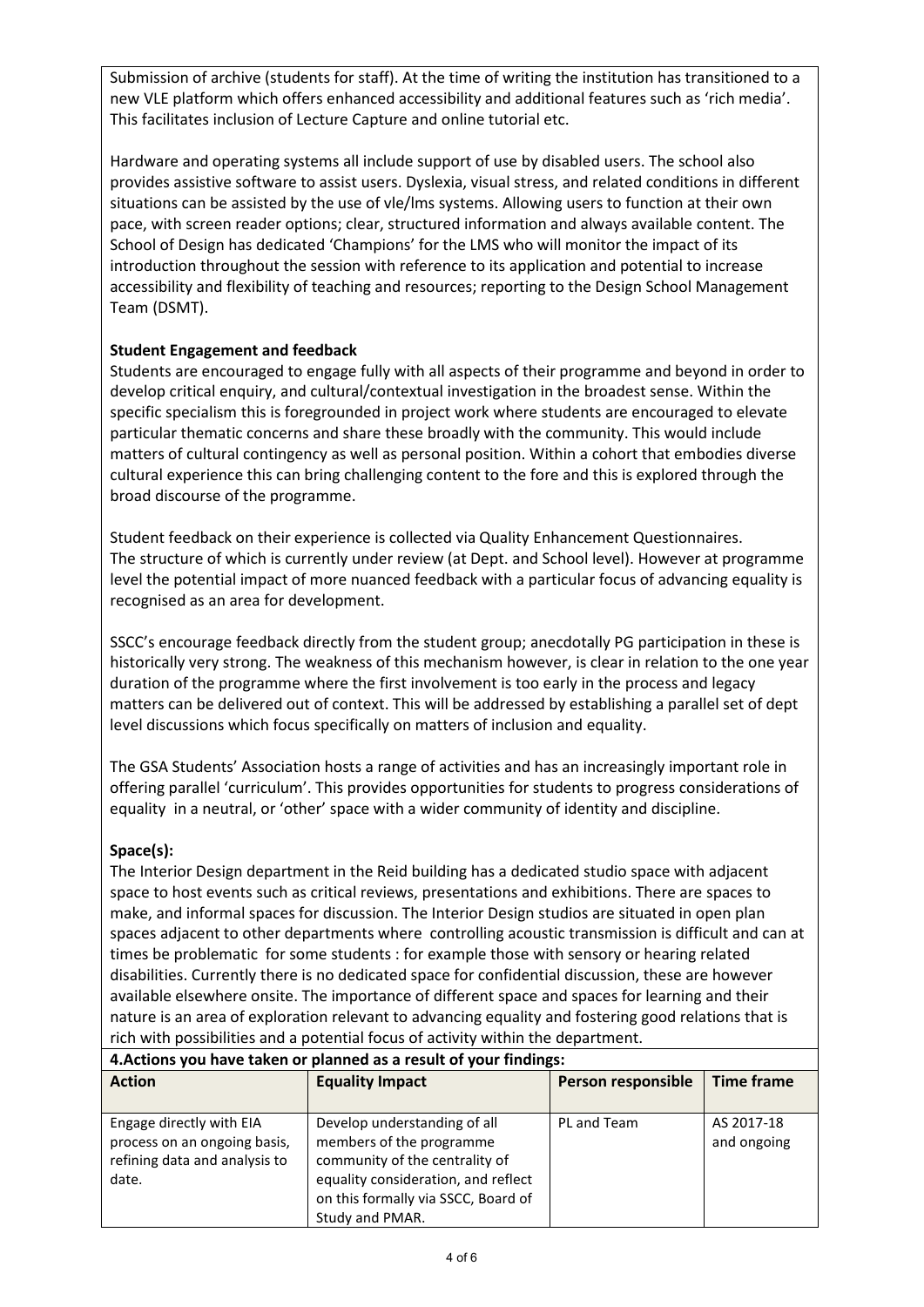| Enhance interview process to<br>include two staff members |                                                                         | PL and Team                           | AS 2017-18                   |
|-----------------------------------------------------------|-------------------------------------------------------------------------|---------------------------------------|------------------------------|
| and open dialogue with<br>students well in advance of     |                                                                         |                                       |                              |
| arrival. Issue preparatory                                |                                                                         |                                       |                              |
| material, reading lists and                               |                                                                         |                                       |                              |
| orientation materials.                                    |                                                                         |                                       |                              |
| Foster greater cooperation                                | Foster good relations regardless of                                     | PL and Team                           | AS 2017-18                   |
| between UG L4 and PG to                                   | protected characteristic through                                        |                                       |                              |
| share knowledge of context                                | cross level connection.                                                 |                                       |                              |
| and broaden cultural                                      |                                                                         |                                       |                              |
| referents                                                 |                                                                         |                                       |                              |
| In consultation with students                             | Advance equality of experience and<br>outcome for students from diverse | PL                                    | 2017/18<br>Student           |
| expand understanding of<br>nomenclature and               | cultural and educational                                                |                                       | Consultation                 |
| expectations of levelness,                                | backgrounds including                                                   |                                       | to inform 2018               |
| ILO's and associated                                      | international students.                                                 |                                       | start                        |
| technicalities of assessment.                             |                                                                         |                                       |                              |
| In consultation with students,                            | Advance equality and foster good                                        | PL                                    | 2017/18                      |
| embed consideration of                                    | relations                                                               |                                       | Student                      |
| equality and diversity in all                             |                                                                         |                                       | Consultation                 |
| aspects of delivery, from the                             |                                                                         |                                       | to inform 2018               |
| brief to the build                                        |                                                                         |                                       | start                        |
|                                                           |                                                                         |                                       |                              |
| <b>Broaden Cultural references:</b>                       | Foster good relations and advance                                       | PL, Staff                             | AS 2017/18                   |
| Internationalise curriculum                               | equality regardless of protected                                        | team/Marketing/                       | and ongoing                  |
| and embed diversity explicitly                            | characteristic                                                          | Recruitment/Open                      |                              |
| in Studio.<br>Work with marketing and                     | Advance equality with regard to                                         | Studio<br>PL, Staff                   | AS 2017/18                   |
| recruitment to develop                                    | gender and gendering of the                                             | team/Marketing/                       | and ongoing                  |
| positive initiatives to address                           | discipline.                                                             | Recruitment/Open                      |                              |
| underrepresentation of men.                               |                                                                         | Studio                                |                              |
| Address Acoustic issues in                                | Advance equality in relation to                                         | DSMT/Finance/                         | AS 2017/18                   |
| open plan studio settings                                 | disability and religion/belief.                                         | Estates/GSASA/                        |                              |
| identify Quiet Spaces for                                 |                                                                         |                                       |                              |
| learning and Quiet room for                               |                                                                         |                                       |                              |
| needs related to protected                                |                                                                         |                                       |                              |
| characteristics in Reid                                   |                                                                         |                                       |                              |
| Building.                                                 |                                                                         |                                       |                              |
| Monitor impact of Canvas in                               |                                                                         |                                       |                              |
| relation to accessibility and                             | Advance equality specifically in<br>relation to disability and for      | DSMT/T&L team<br><b>VLE Champions</b> | AS 2017/18<br>and evaluation |
| impact on flexibility of access                           | students with caring or faith                                           |                                       | included in                  |
| to teaching (eg: Rich media,                              | related commitments regardless of                                       |                                       | Canvas                       |
| Lecture capture)                                          | protected characteristic.                                               |                                       | transfer.                    |
|                                                           |                                                                         |                                       |                              |
| Support GSA Student Voice                                 | Advance equality and foster good                                        | PL, Staff team, DSMT,                 | AS 2017/18                   |
| initiatives and introduce                                 | relations through involvement,                                          | <b>GSASA and students</b>             |                              |
| parallel discourse at                                     | consolidation of community and                                          |                                       |                              |
| programme level specific to                               | active inclusion                                                        |                                       |                              |
| equality and identity based                               |                                                                         |                                       |                              |
| issues.                                                   |                                                                         |                                       |                              |
|                                                           |                                                                         |                                       |                              |

# **5. Where/when will progress and the outcomes of your actions be reported and reviewed:**

Progress will be reported through SSCC, DSMT, evaluated through staff and student feedback/engagement and documented through PMAR.